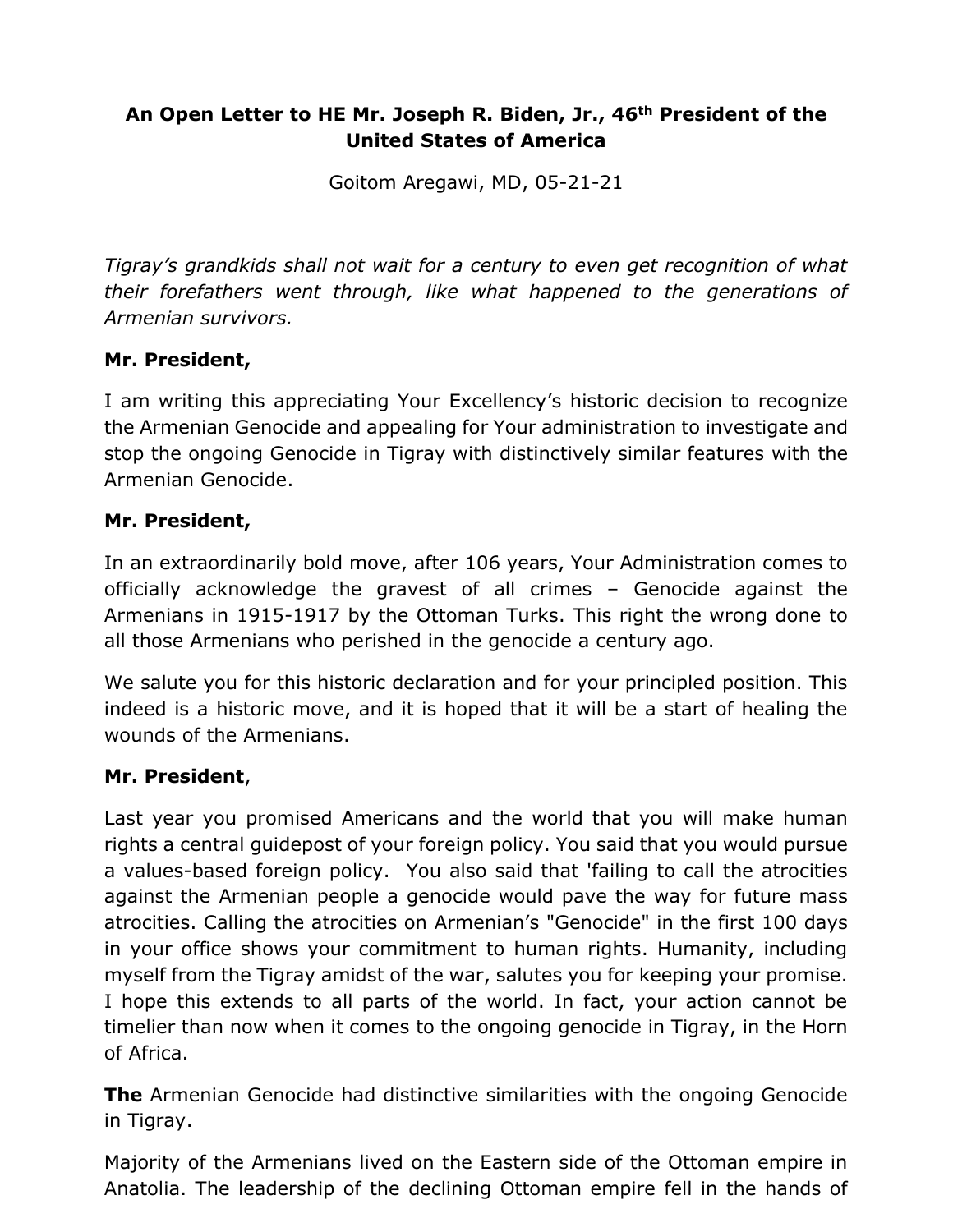Turkish nationalist movement of young soldiers which formed the Committee of Union and Progress (CUP), led by "three pashas". The CUP resolved to prevent any possibility of Armenians autonomy or independence in the empire's eastern provinces. The CUP developed what they called "a definitive solution to the Armenian Problem". It was total annihilation of the Armenian population in a well-planned, decreed, and well-executed manner.

First Armenian civil servants were dismissed from their posts in late 1914 and early 1915.

Then Armenian soldiers in the Ottoman army were disarmed and transferred to labor battalions. Beginning in early 1915, the Armenian soldiers in labor battalions were systematically murdered by Ottoman troops, the first victims of what would become genocide. About the same time, irregular forces began to carry out mass killings in Armenian villages near the Russian border.



[On Armenian Genocide Remembrance Day, Tigrayan Americans show their solidarity with the Armenian community, in front of LA Turkish consulate.]

On April 24, On 24 April 1915, the Ottoman authorities rounded up, arrested and later executed 250 Armenian intellectuals and community leaders from Constantinople (now Istanbul)). The purpose was to leave Armenians without a leader who can organize and lead the popular resistance. This date is marked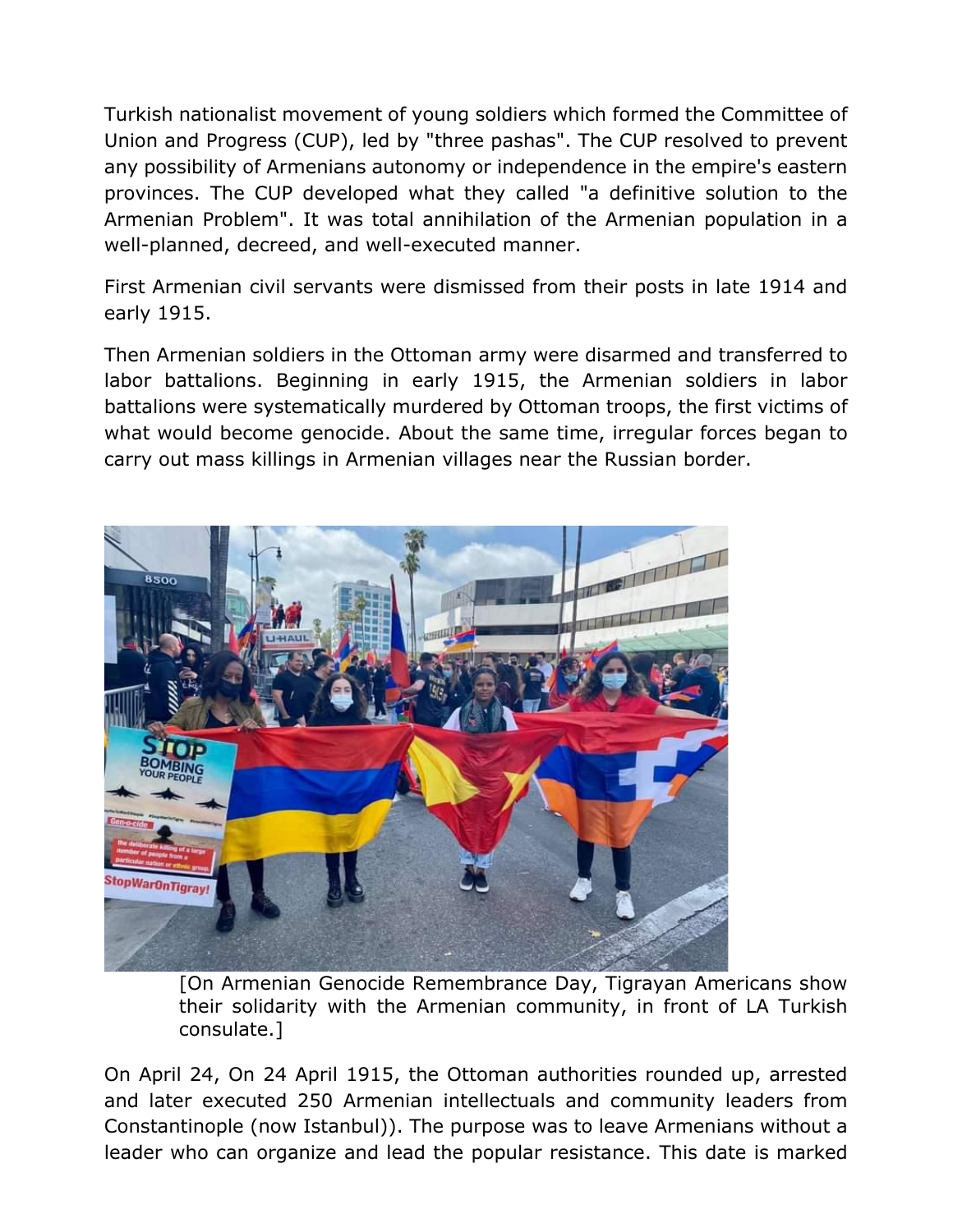as the date on which the Ottoman government embarked upon a systematic extermination of ethnic Armenians.

What followed is a decision by the CUP led Ottoman government to forcibly remove the entire Armenian Civilian population. Most Armenian men, including boys above the age of twelve, were separated from the rest of the deportees during the first few days, and executed. Many of them were pushed by paramilitary units off the cliffs into valleys from which the only escape was into the lake. Many others were trapped in valleys of tributaries of the Tigris, Euphrates, or Murat River. Others were drowned by being tied together backto-back before being thrown into the Tigris, Euphrates, Murat Rivers.

Estimated 800,000 to 1.2 million Armenian women, children, and elderly or infirm people were sent on death marches leading to the Syrian Desert in 1915 and 1916. Deportation amounted were organized in manner to ensure no one survives; the Turkish authorities planned for and intended the death of the deportees. The deportees were subjected to hard marches through mountainous terrain. Those who could not keep up were left to die or shot. Some were forced to walk as far as 1,000 kilometers (620 mi) in the summer heat. Most Armenians perished along the roads. Driven forward by paramilitary escorts, the deportees were subjected to robbery, rape, and massacre. In the Syrian Desert, they were dispersed into a series of concentration camps. The Armenians were denied food and water during and after their forced march to the Syrian desert; many died of starvation, exhaustion, or disease, especially dysentery, typhus, and pneumonia. Aid organizations were officially barred from providing food to the deportees. Between 600,000 and 1,000,000 Armenians are thought to have perished on the death marches. Deportation was only carried out behind the front lines, where no active rebellion existed. Armenians who lived in the war zone were instead killed in massacres; thousands were rounded up across the empire and summarily executed in this manner. .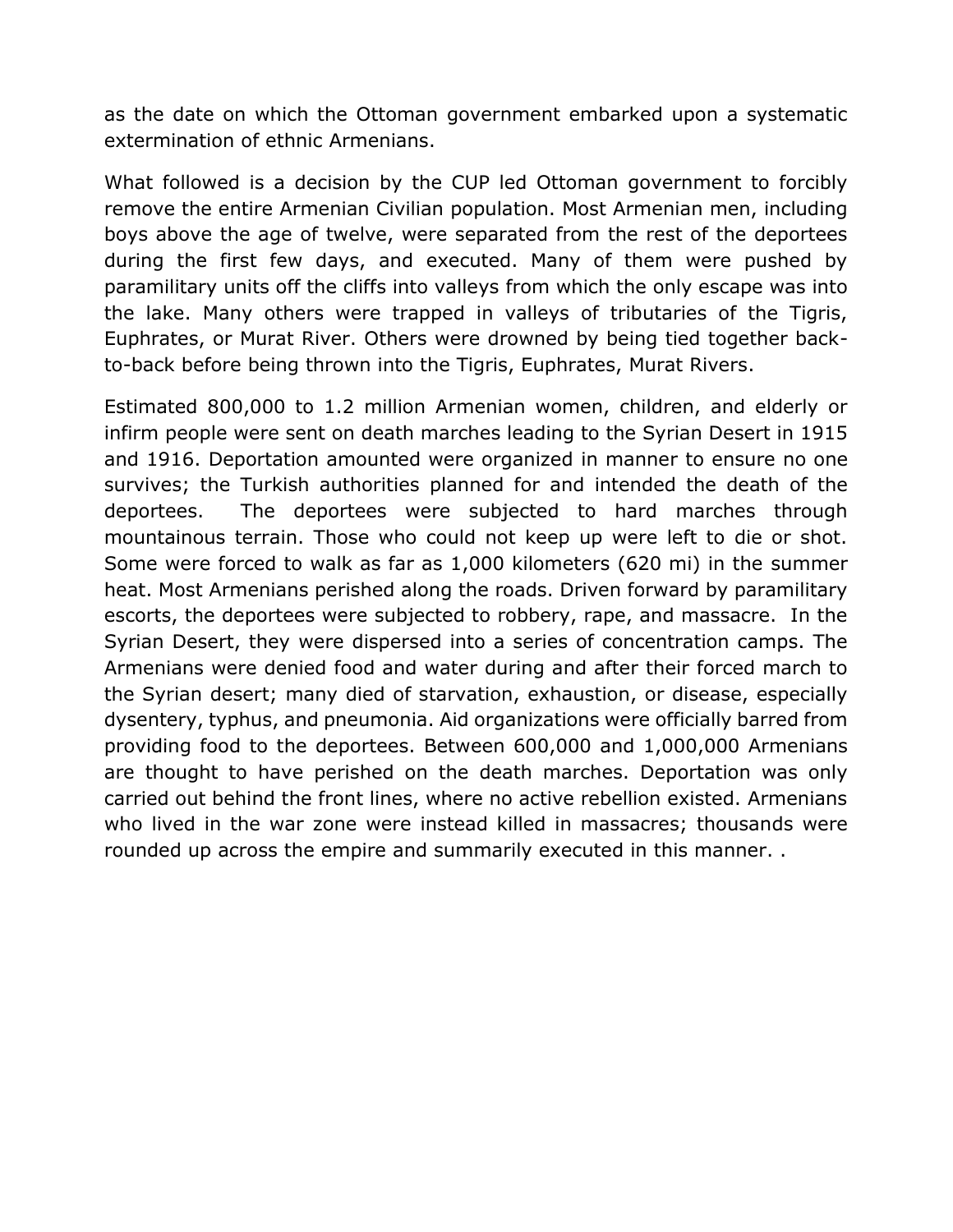

[In this 1915 file photo, Armenians are marched out of Turkey [AP]]

More than 200,000 Armenians who survived the death marches were executed between March and October 1916; only about 200,000 deportees were left by the end of 1916.

Historians tell, for Armenian's rape meant an irreparable transgenerational loss of self-esteem, or 'honor". Although Armenian women tried various means of avoiding sexual violence, often suicide was the only available means of escape.

The government had decreed that any Muslim who harbored an Armenian against the will of the authorities would be executed so that no Armenian sought a refuge in their Turkish neighbors.

The Armenian population of the Ottoman state was reported at about two million in 1915. An estimated 1 million-1.5 million had perished by 1918, while hundreds of thousands had become homeless and stateless refugees. By 1923 virtually the entire Armenian population of Anatolian Turkey had disappeared. Ottoman records show the government aimed to reduce the population of Armenians to no more than 5- 10 % in any part of the empire, both in the places from which Armenians were deported and in the destination areas. Some Armenians were allowed to convert to Islam and evade deportation, but where their numbers should not exceed that threshold.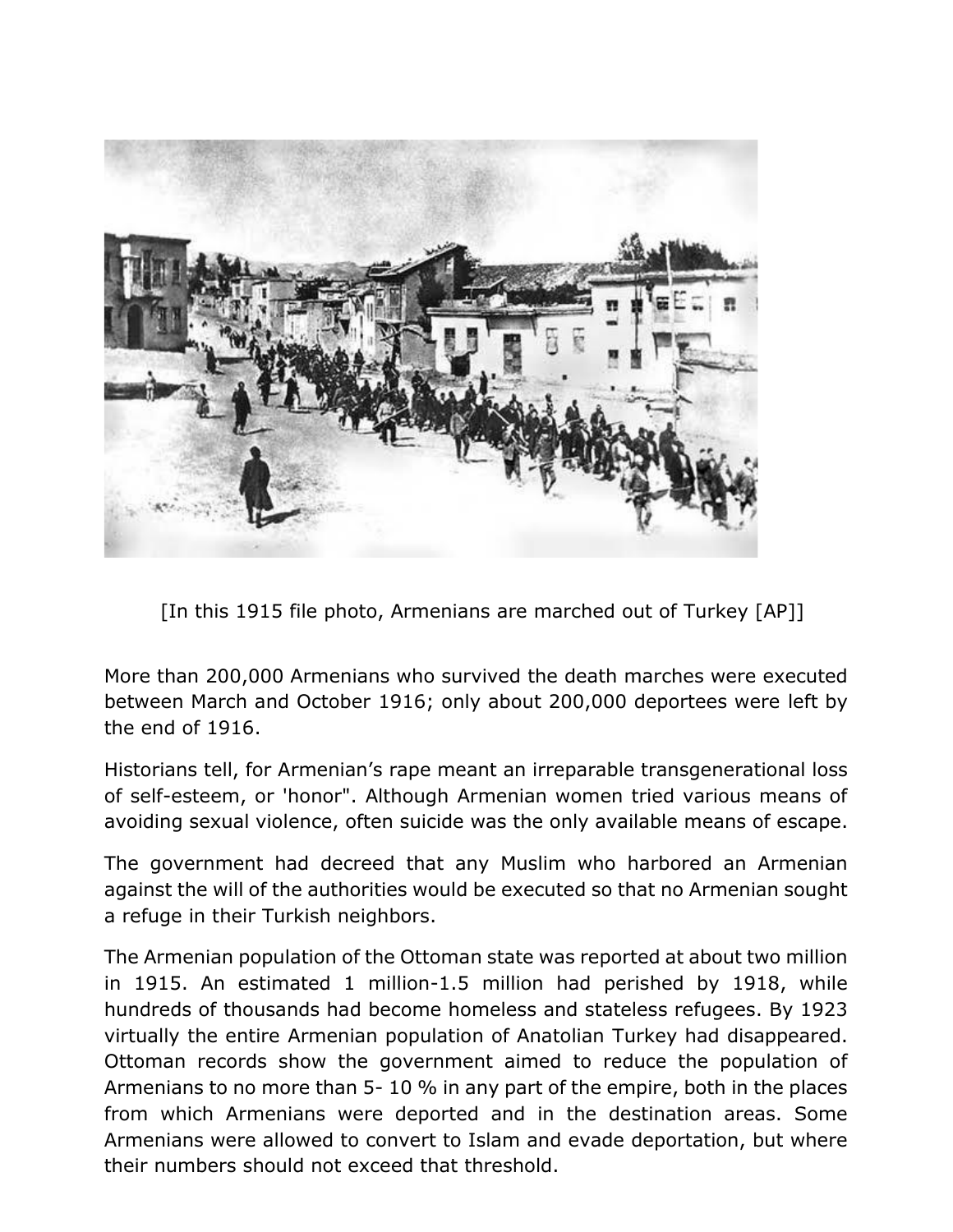According to some studies, by the end of the war, more than 90 % of the Armenians in the Ottoman Empire were exterminated. All traces of Armenian existence, including churches and monasteries, libraries, archaeological sites, churches, and animal and place names, were systematically erased.

The Armenian Genocide laid the ground for the more homogeneous nation-state that eventually became the Republic of Turkey.

The deserted homes and property of the Armenians in Eastern Anatolia were confiscated by the state and given to Muslim Turks immediately. Confiscated Armenian properties formed much of the basis of the Republic of Turkey's economy, endowing it with capital. The expropriation was part of a drive to build a statist "national economy" controlled by Muslim Turks. 100,000 to 200,000



surviving Armenian women and children were forcibly converted to Islam and integrated into Muslim households. These surviving women and children were often forced to give up their Armenian identities at all.

[Released by the Armenian Genocide Museum in Yerevan, this 1915 picture shows soldiers surveying the skulls of victims in an Armenian village]

The land mostly in Anatolia that they lived in was divided between Russia and Turkey.

Today, fewer than 60,000 ethnic Armenians remain in Turkey, mainly in Istanbul, and still are targets of sporadic hate crimes, such as vandalism of churches.

### **Mr. President,**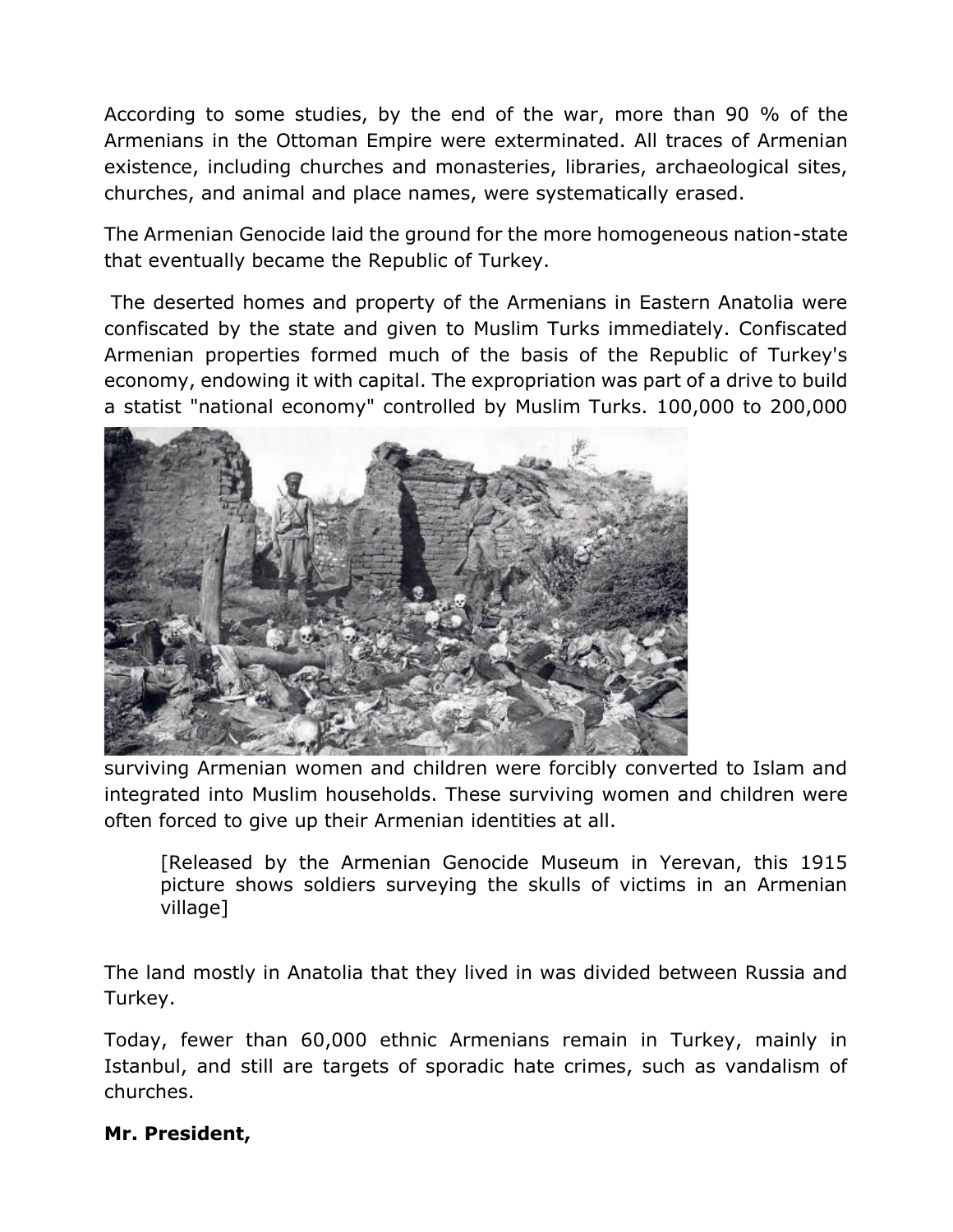As the House Speaker Nancy Pelosi said it, "History teaches us that if we ignore its darkest chapters, we are destined to witness the horrors of the past be repeated"; so, your declaration was an important milestone in history, and is hoped to prevent similar crimes from being repeated.

Unfortunately, the world has repeatedly failed to learn from its mistakes in the past, and repeating them time and again over the years.

Between 1941 and 1945, 6 million Jews were exterminated by the Nazi Germany and its collaborators, across [German-occupied](https://en.m.wikipedia.org/wiki/German-occupied_Europe) Europe in the Holocaust. Around two-thirds of Europe's Jewish population were exterminated.

In 1994, the world saw one of the most shocking human tragedies in Rwanda. Between 7 April and 15 July 1994(100 days), members of the Tutsi ethnic group and some moderate Hutus were slaughtered by armed militias. The world was 'bystander', very much reluctant to act on time and timely stop the Genocide. March 25, 1998, President Bill Clinton expressed "a deep regret" for failing to act on time and stop it, also saying that he didn't "fully appreciate the depth and the speed with which [Rwandans] were being engulfed by the unimaginable terror".

After the tragic Rwanda Genocide, the international community in one voice echoed "Never Again". Many of us hoped such horrors wouldn't happen again-Never Ever, again!

Tragically, 27 years later after Rwandan Genocide, and 106 years after Armenian Genocide, another Genocide is being committed under Your Excellency's watch in Tigray.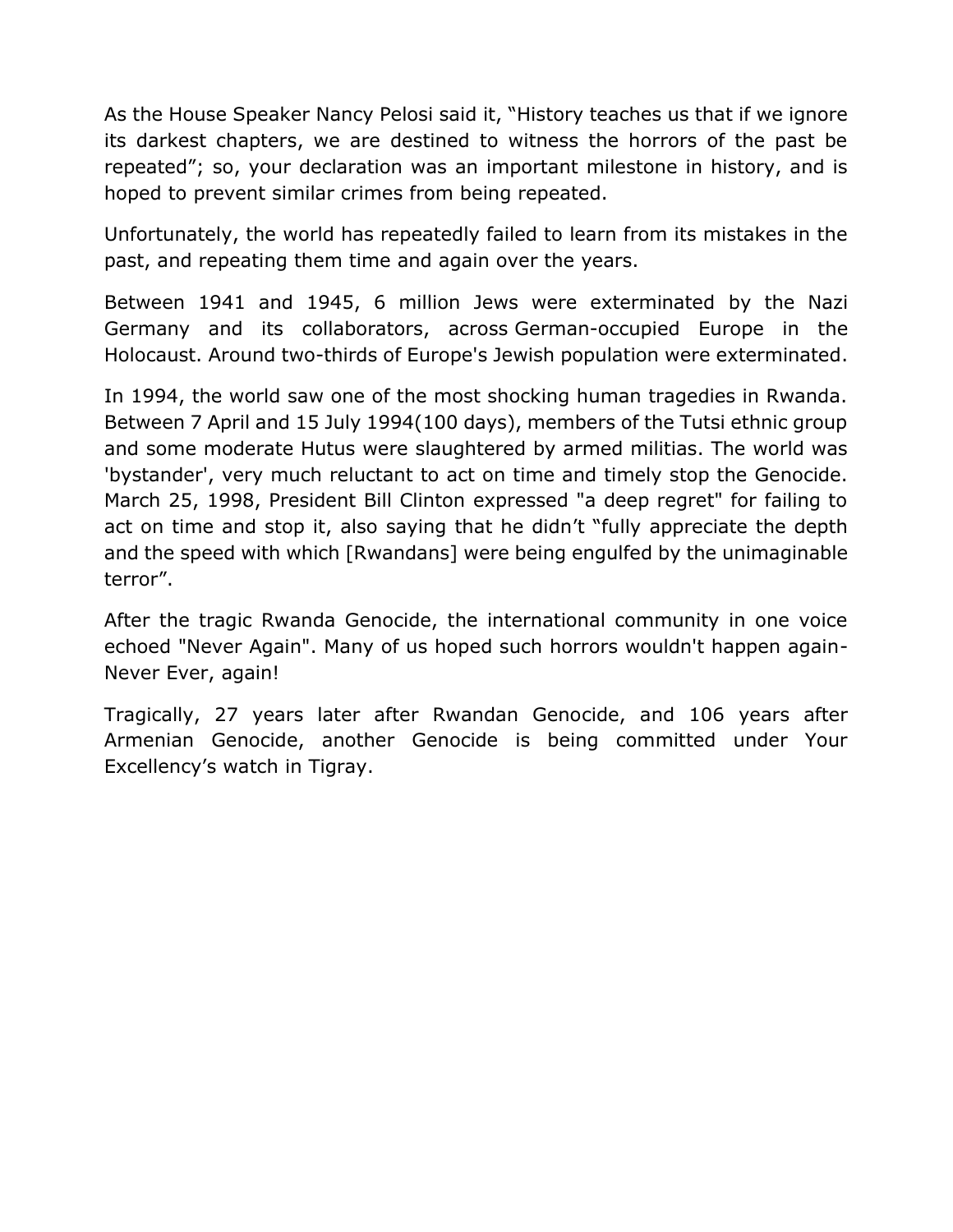

[Abrahaley Minasbo, a Tigrayan, now in Refugee camp in Sudan, was attacked by machetes in Mai-Kadra, Tigray, by the Amhara]

For more than 6 months now, Ethiopian and Eritrean armies, Amhara forces (Amhara Special forces, Amhara militias, Amhara Fano-an armed youth squad) are committing a well-planned, deliberate, well-executed act of genocide against ethnic Tigray. The international community once again appears to remain bystander, reluctant to decisively act and stop the genocide in Tigray. Many including your senior officials are issuing statements of concern, but there is no concrete action so far on the ground to prevent the atrocious genocide against Tigray.

So far, more than 150 mass massacre sites are compiled by a team at the University of Ghent in Belgium which were carried out between November and March. There are handful additional massacres since then. 70,000-150,000 innocent Tigrayans are estimated to have been exterminated in these massacres. The most notable few massacres are:

- The Mai-Kadra massacre which according to a report by Amnesty International took more than 600 lives;
- Axum massacre taking more than 800 civilian deaths, according to AP's Feb 18 report of witness accounts;
- Dengelet Massacre (a March 22<sup>nd</sup> report by the CNN put the figure at more than 100; Europe External [Programme](https://en.m.wikipedia.org/wiki/Europe_External_Programme_with_Africa) with Africa put the figure at 150; my witnesses put the figure to be 165)
- Mahbere-Dego(a leaked graphic Video and witness accounts collected by CNN and BBC Africa eye reveal 39-73 young men to have been killed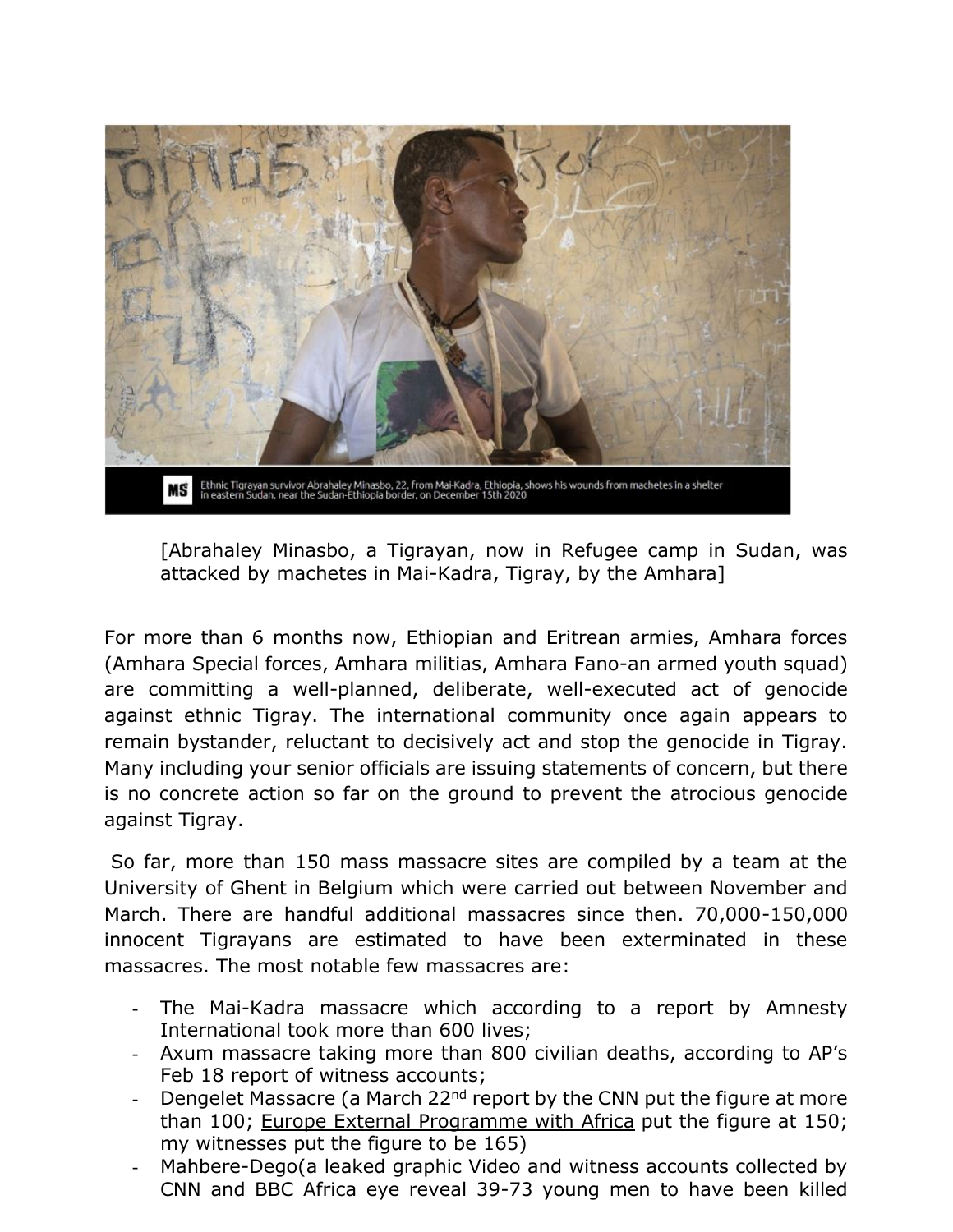between Jan 15 and 16; my witnesses estimated 193 civilians to have been killed including on the subsequent days)

- Abi Adi- an April 7<sup>th</sup> report by The Telegraph shows that 182 civilians were killed on February 10 alone]
- Bora(more than 160 civilian death according a March  $19<sup>th</sup>$  witnesses report by Los Angeles Times)
- The Zelambessa massacre, killing 56-72 civilians according to reports by Tigray Television, Tghat.com, and Jan Naysen,

Sheraro, Humera Dansha, Maykinetal, Selekleka, Irob, Debre-Abay, Idagahamus, Adwa, Shire, Humera, Idaga-Arbi, Adigrat, Hawzen, Edaga-Berhe, Miriena, Seglamen, Hagere-selam, Hitsats, Samre, Gijjet, Hiwane, Nebelet, Wukro, Workamba, Killele, Azeba e.t.c are also few of the more than 150 massacre sites where Eritrean, Ethiopian, and Amhara armies massacred civilians of all age groups (as young as 2 years and as old as 93).



[Young men rounded by Ethiopian military to be massacred, Mahbere-Degu, taken from a graphic video]

Thousands of women and underage girls (as young as 6 years old) in Tigray have been gang-raped, in an intentional use of rape as a weapon of war; in some cases, the rapists burn the victims genitalia and uterus with hot iron rods and insert foreign objects to make them infertile. Various media outlets, UN bodies, including the United Nations Special Representative of the Secretary-General on Sexual Violence in Conflict, in addition to other humanitarian organizations, have talked extensively about such acts of crimes on humanity. Ethiopia's government has even verified these claims.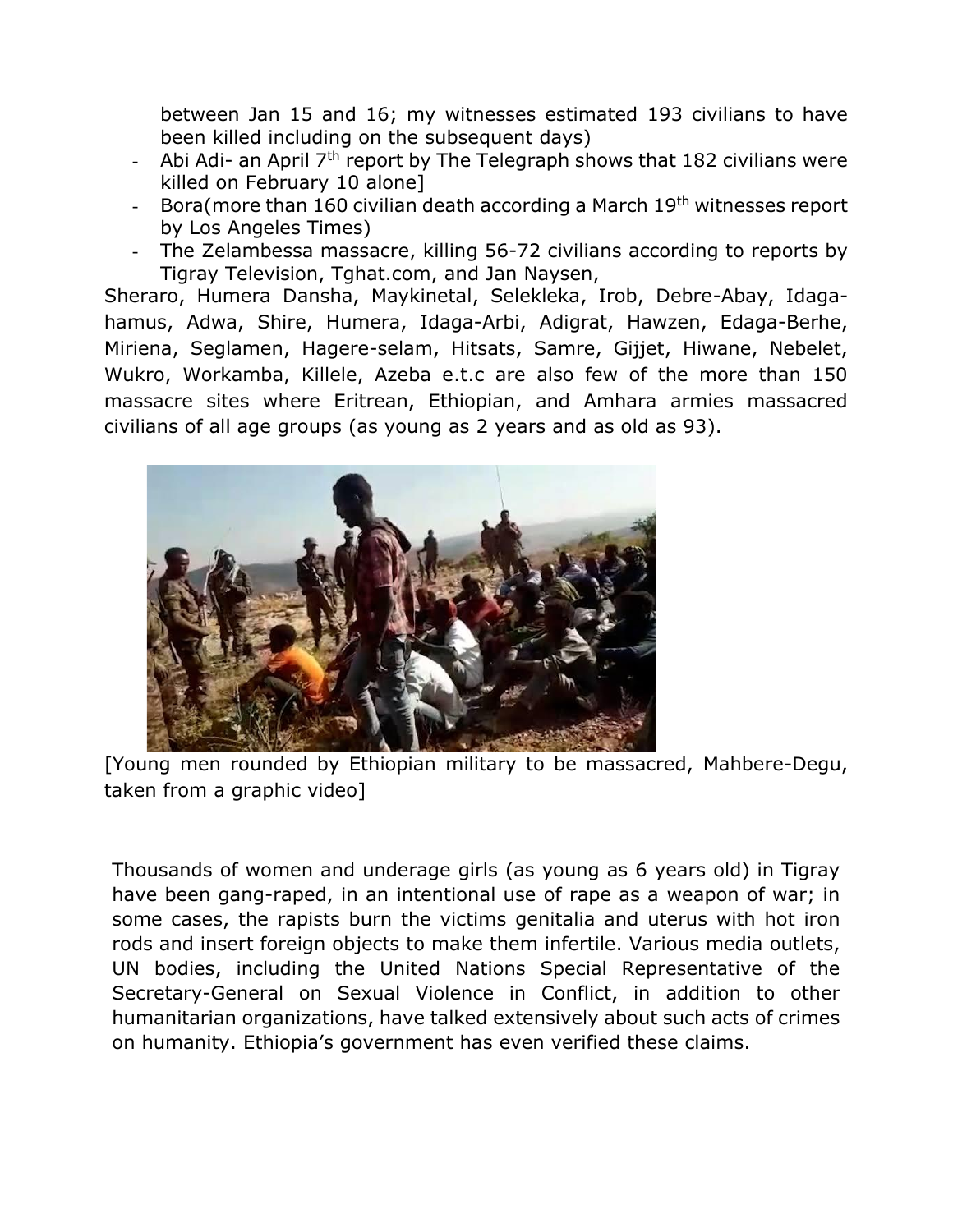Tens of thousands of Tigrayan members of Ethiopian Defense forces are disarmed and detained arbitrarily in various unknown concentration camps. Many among them are feared to have been executed. Likewise, Tigrayans throughout Ethiopia are profiled and indiscriminately arrested for months; Tigrayan civil servants in Federal government bureaus have been fired from their jobs; Tigrayan businesses have been shut. Tigrayans in Ethiopia are enduring all kinds of humiliation and harassment for who they are. On April 29th, the Associated Press released a report detailing this ethnic profiling, arbitrary detention, and purging of Tigrayans.

To induce mass starvation and destitution of Tigray, Ethiopian, Eritrean armies, and Amhara forces are burning crops, seeds, cutting trees, destroying agricultural tools, burning grasses (food for the cattle), killing livestock, especially targeting oxen and donkeys, as well as destroying small dams and irrigation canals in a systematic campaign of crippling the agricultural sector. The World Peace Foundation produced a 58-page comprehensive report about such targeted attacks. According to reports by UN agencies and Tigray's interim government, currently, more than 2.3 people in Tigray are internally displaced and 4.5 million people are in urgent need of humanitarian aid. 50-100 people have already died of hunger. Like the Turks, the Ethiopian government, the Eritrean Army, and Amhara forces have tried everything they can to block humanitarian aid from reaching the people that they have systematically starved, with the intent of decimating the entire Tigrayan population. Like the Turks, the Ethiopian and Eritrean armies as well as the Amhara forces are utilizing starvation as a weapon of war, and they want the effects to sustain for years to come if in case the international community steps up and provides life-sustaining humanitarian aid.

Like in the case o Armenian Genocide by the Turks, Ethiopia's government and Eritrean and Amhara allies are using rape, sexual slavery, starvation, destruction of civilian livelihood as weapon of war.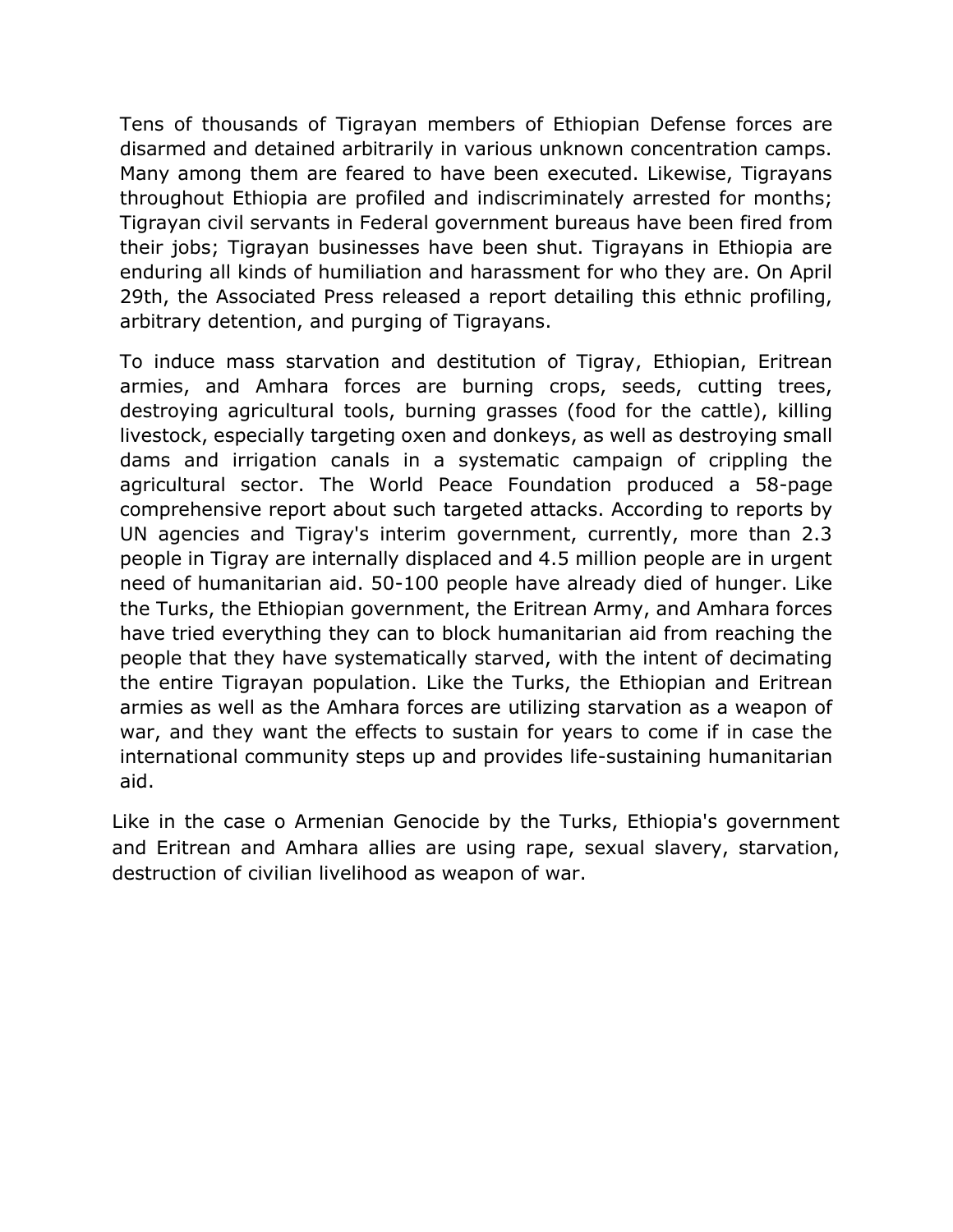Ethiopian, Eritrean armies, and Amhara forces are destroying health facilities, clean water infrastructure, water pumps so that Tigrayans die of water-borne and other communicable diseases, gun inflicted injuries, non-communicable diseases; this is a damage maximization strategy to decimate Tigrayan Civilian Population. For months, Tigray was on the dark, with electricity and telecommunication services cut; Banking services stopped; business transaction stopped; roads blocked; much of the grave atrocities on humanity



hidden from the world. All these are committed most of these horrific crimes in the dark, by blocking access to the media and to rights organizations, for most of the time. The Internet remains cut, telephone service only limited; and most of Tigray was in the dark for most of the time. The Turks also tried to finish the Armenians in the dark.

[Eritrean troops burn down, destroy houses, animal foods, infrastructure in Debre-Genet, Central Tigra [Source Professor Kindeya Gebrehiwot, former president of Mekelle University]]

Ethiopian, Eritrean armies, and Amhara forces are destroying health facilities, clean water infrastructure, and water pumps so greater numbers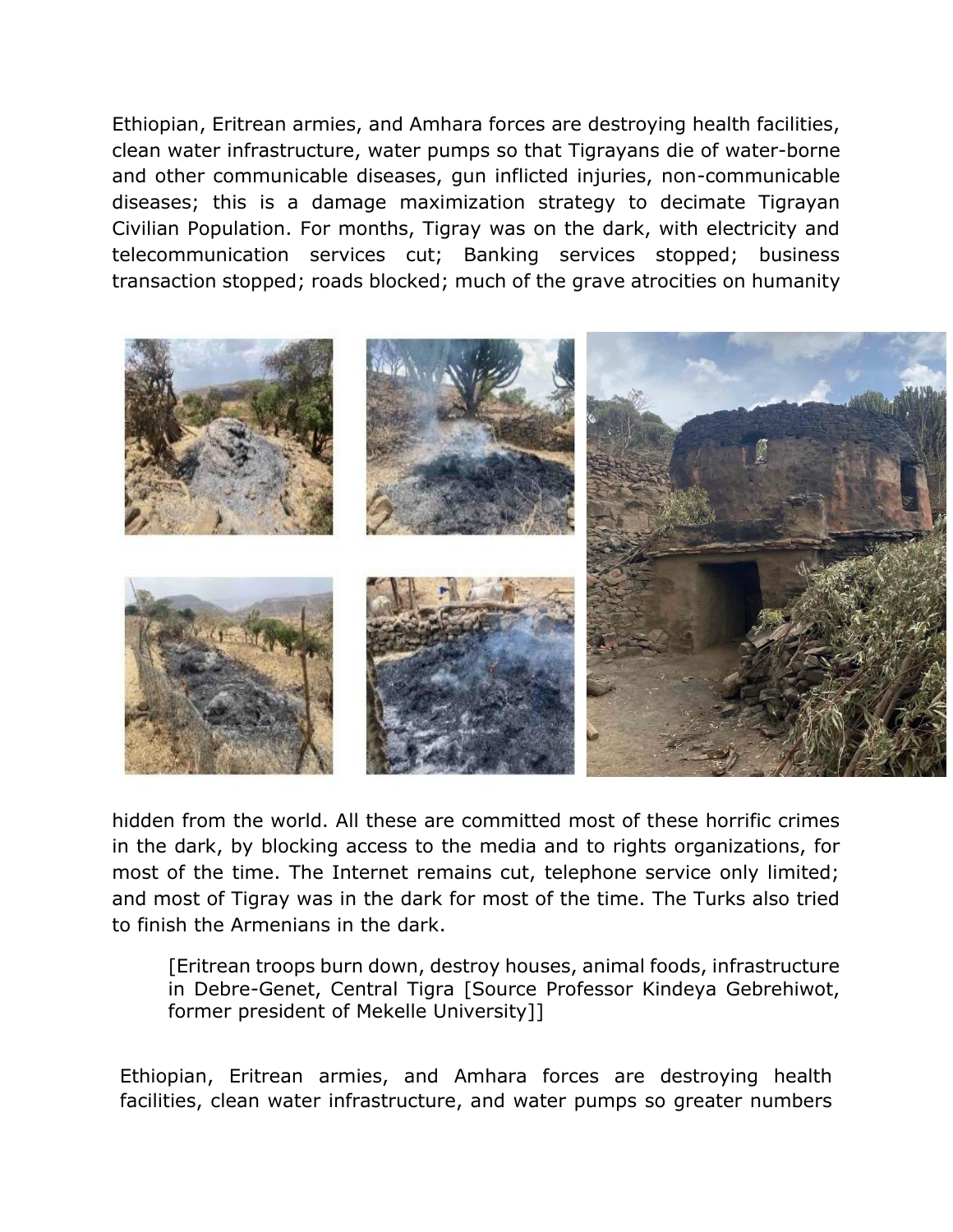of Tigrayans will die of water-borne illnesses and other communicable diseases, gun inflicted injuries, and non-communicable diseases; this is a damage maximization strategy to decimate the Tigrayan Civilian Population. For months, Tigray was left in the dark, with electricity and telecommunication services cut; banking services stopped; business transactions placed on hold; roads blocked; with much of these grave atrocities on humanity hidden from the world. By blocking access to the media and to rights organizations, these horrific crimes have been successfully committed in the dark.

Ethiopia's government and its allies are destroying schools, roads, a variety of civilian infrastructures, heritages [including AlNejashi Mosque, Debredamo monastery, Dengolat St Mary monastery e.t.c], private houses, and factories for the sake of destroying Tigray, including its history and identity, and leaving it in indefinite destitution and humiliation. In order to erase Tigray, entire villages and small towns are indiscriminately shelled with heavy artillery<sub>7</sub> and bombarded with missiles from drones; private houses ransacked, systematically burnt, and destroyed; Some Villages and small towns are completely turned to ashes, erased.

Amhara militia, Fano, Amhara special forces are also committing ethnic cleansing and Genocide in Western Tigray. There is an estimated 1 million (A study by the Ethiopian Ministry of Health puts it at 1.2 million) Tigrayans who used to live in Western Tigray that are no longer there. They are either killed, forcibly displaced or kept in concentration camps. Some 700,000 Tigrayans accounted for so far have been forcibly evicted from their lands and homes empty-handed, now sheltered in many towns in Tigray and in Sudan. Tens of thousands are feared to be dying in concentration camps there. Their prosperities, their lands, their houses are confiscated by the Amhara regional forces.

After committing 100% Ethnic cleansing of Tigrayans in Western Tigray, which Secretary Blinken also repeatedly stated, the Amhara have brought hundreds of thousands of ethnic Amhara from Gojjam and Gonder, transferring them into the houses and places originally inhabited by ethnic Tigray for Generations, making Western Tigray a "homogeneously Amhara" land. Men are not spared no matter what; thousands of women and under 7 children are forced to take the Amhara identity in order to remain in their homes. The women must be willing to be a concubine to an Amhara militia, though. Tigrayan traces have been erased. Recently the Amhara Regional Government has started illegally (yet officially) leasing farmlands that belong to Western Tigray to Amhara investors.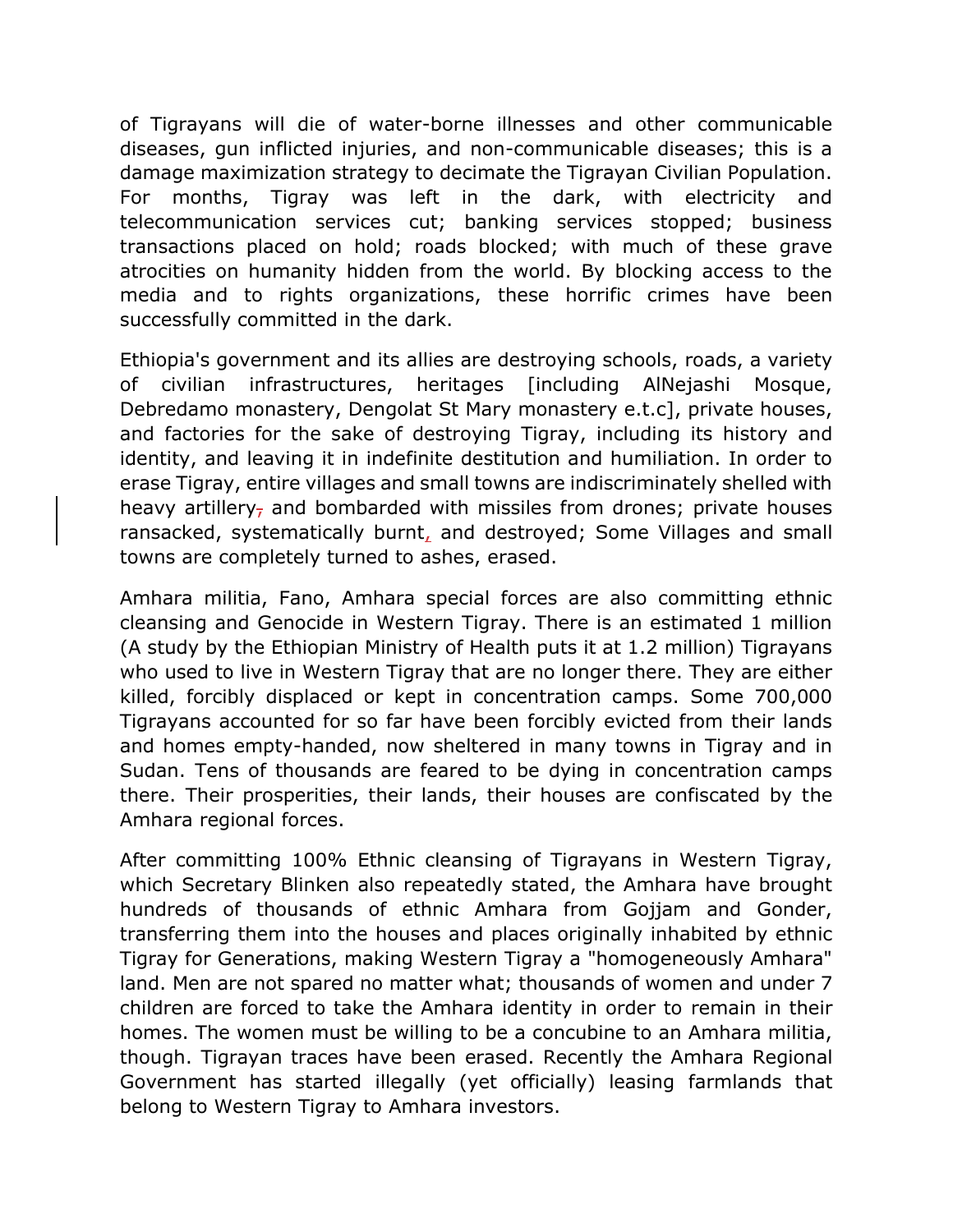| <b>TurnishB</b>                                                                                                                                                             | <b>BAMG BAGE NOOT WITH?</b><br>VISC mot anenzes anywy ac<br>Amhara National Regional State<br>Bureau of Rural Land Administration &<br>(UAJRofit as). |                                                                                  | <b>BoRLAU</b> |  |
|-----------------------------------------------------------------------------------------------------------------------------------------------------------------------------|-------------------------------------------------------------------------------------------------------------------------------------------------------|----------------------------------------------------------------------------------|---------------|--|
| heim                                                                                                                                                                        |                                                                                                                                                       | <b>PTE USAA W</b><br>+1- 02/9/2013 4.9"                                          |               |  |
| IF3 2/ow/h/t/h/tVorof CS<br>ባሉበት                                                                                                                                            |                                                                                                                                                       |                                                                                  |               |  |
|                                                                                                                                                                             | ንዳዩ፡- በገጠር መሬት ኢንስትመንት ልማት ስመሳተፍ መወዳደር ስሚፌልጉ<br>ባለሃብቶች የመሬት አቅርቦት ማስታወቂያን ይመለከታል!<br>በወልቃይት ጠንዱ ስቲት ሁመራ ዞን እና ወረዳዎች ነፃ የኢንቨስትመንት መሬት                  |                                                                                  |               |  |
| በአማራ ብሔራዊ ክልሳዊ መንግስት የገጠር መሬት አስተዳደርና አጠቃቀም አዋጅ ቁጥር<br>18878 #TC 159/2010 9.9" AS 8#TC 7amA/1236/21 8#7<br>252/2009 9.9"                                                    |                                                                                                                                                       |                                                                                  |               |  |
| 12/8/2013 ዓ.ም በጊዜያዊነት ለአንድ ምርት ዘመን የኢንቨስትመንት መራት ሰማስተሳለፍ<br>በመጣው መመሪያ መስረት የንብርና ኢንቨስትመንት የመሬት አቅርቦት ማስታዎቂያ ከዚህ ሽኝ<br>ደብዳቤ ጋር  78 አያይዘን የሳክን መሆኑን አየንስጽን ማስታዋቂያው ግልጽ በሆነ ቦታ |                                                                                                                                                       |                                                                                  |               |  |
| እንዲሰጠፍተማልማንደር እና ምልማንደር ዞኖች በማስታወቂያው መስረት ባለሙያ መድባችሁ<br>በመመሪያው መሰረት መዝንባቸሁ ሰቢሮው አንድትልኩ አናሳስባለን።<br>n.                                                                       |                                                                                                                                                       | how" .ac                                                                         |               |  |
| <b>DAdh</b><br>爭節<br>š<br>ARC 244<br>• AFTAC 206-<br>$e_{c+nc}$                                                                                                             |                                                                                                                                                       | 4141<br><b>T.20 046 hm 9.</b><br><b>TIME MET AJANT</b><br><u> የደራክቶራት ዳይሬክተር</u> |               |  |
| 7/an/ha/han/fl.t"<br>Link                                                                                                                                                   |                                                                                                                                                       |                                                                                  |               |  |
|                                                                                                                                                                             |                                                                                                                                                       |                                                                                  |               |  |
| ×.                                                                                                                                                                          | ۹                                                                                                                                                     |                                                                                  |               |  |
| [A letter Written by A                                                                                                                                                      |                                                                                                                                                       |                                                                                  |               |  |

Amhara National Regional State Bureau of Rural Land Administration and use on 02/09/2021(10/05/2021) calling Ethnic Amhara investors and farmers to take the newly annexed Tigray's land, and use it]

These are the same methods employed by to what the Turks on the Armenians 106 years ago.

[N.B: A Censuses 40 years back by Dergue Regime, and 20 years back by EPRDF showed 96.3-98.1 % of people in the various districts in Western Tigray spoke Tigrigna, so were Tigrayans);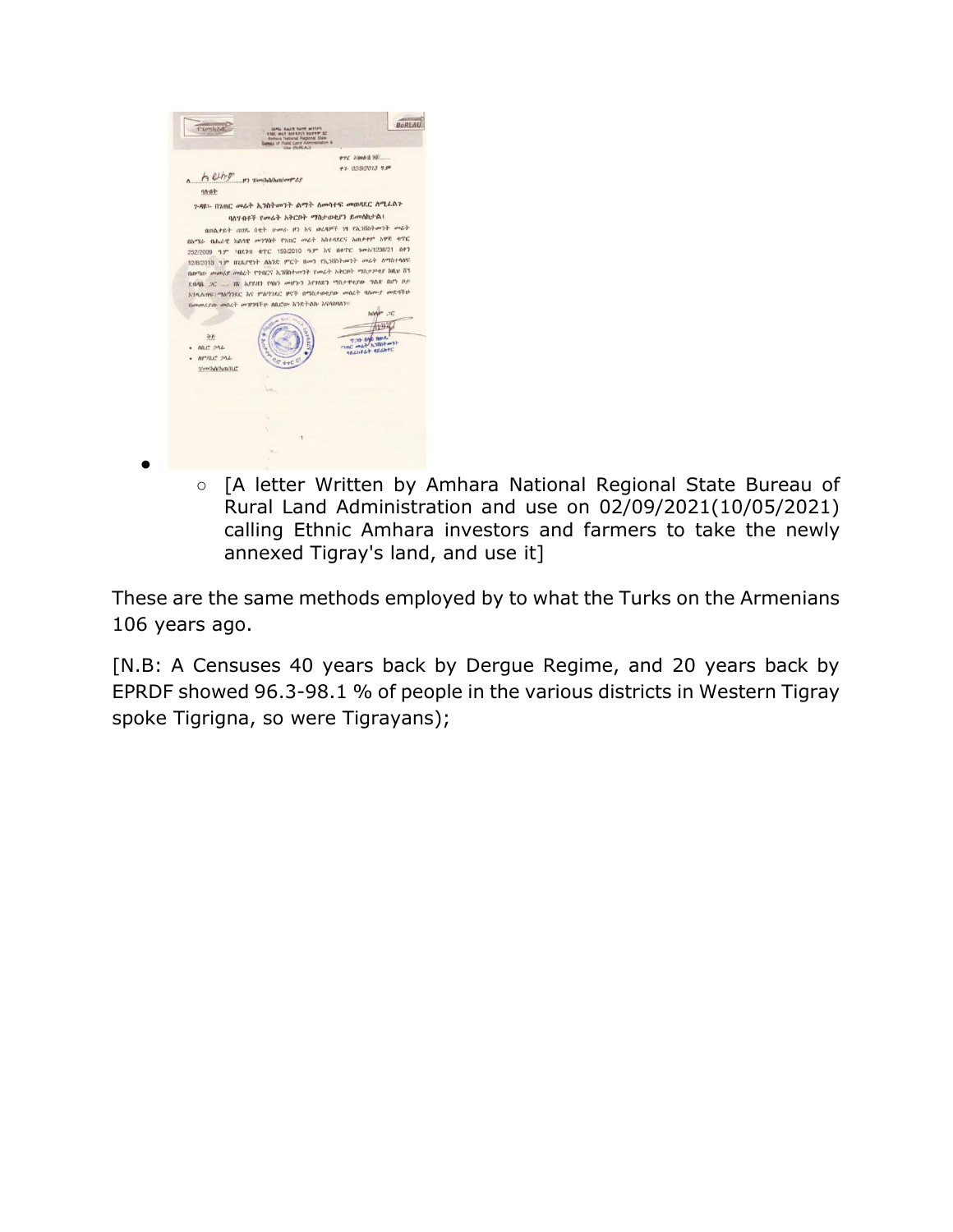

[Tigrayan civilians crossing towards Sudan fleeing the flight]

Mr. President,

**T**oday's genocide against Tigray is the same as the hundred-year-old genocide against Armenia.

Our kids and grandkids shouldn't wait 106 years to get recognition of what their forefathers went through, like what generations of Armenian survivors endured.

### **Mr. President**,

With the cumbersome evidence on your hand, it must by now be clear to you and the international community that Ethiopia's government and allies are on a campaign of completely destroying the Tigrayan population, erasing Tigray altogether, just like what the Turks did against the Armenians.

The international community has repeatedly witnessed the untrustworthiness and the Genocidal appetite of Ethiopian and Eritrean governments and allies.

Unfortunately, what we have witnessed over the past six months is an international mechanism failing to do anything tangible to avert the situation in Tigray.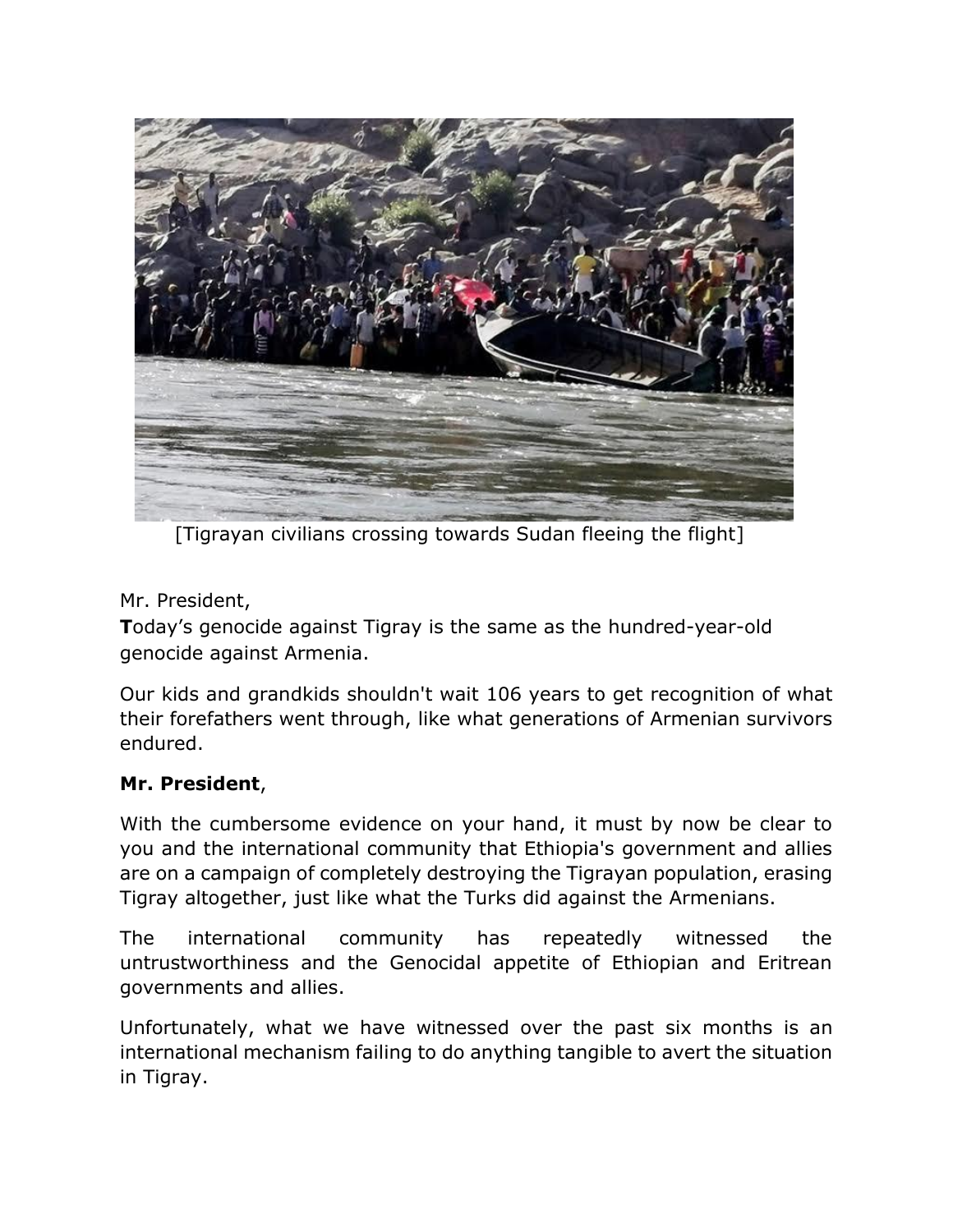Mr. President,

While the courageous decision you took to acknowledge the Armenian Genocide is to be commended on its own, what is the use of acknowledging historical genocide if it can not stop an ongoing genocide under your watch.

I urge you, Mr. President, to name an investigation commission composed of the experts that studied genocides including that of Armenia and Rwanda and deploy these same experts to Tigray. I urge your administration and the Western world to name the Ethiopian and Eritrean states-sponsored Campaign of decimating Tigrayan population in Ethiopia with the proper descriptive name "genocide". In the meanwhile, Your Excellency needs to do everything in your capacity to stop the ongoing Genocide in Tigray before it is too late. The United States of America is more than equipped to stop it. What it needs is your attention and your strong leadership.

Mr. President,

Now that the war is in its seventh month, Tigrayans do not think a solution will come from the UN Security Council given China's transactional politics and Russia's soft heart for dictators. Over 6 million people in Tigray are in imminent danger of extinction due to a paralyzed international mechanism of dealing with grave situations. They Rather look into you, the free world you lead, and the institutions of the free world for a decisive action to stop it.

Therefore, I appeal to you, your Excellency,

**1.** America and the Western world shall be bold enough to categorize the atrocities as "Genocide" and "famine" with regards to the crisis in Tigray.

**2.** America shall mobilize the Western world to use all the leverage and the existing diplomatic, economic, and military machineries at its disposal to put palpable necessary pressure on Ethiopian and Eritrean governments to put a stop to the ongoing Genocide on Tigray.

**3.**The United States government, and western allies including European Union, the UK government, the governments of Canada, Australia, New Zealand, shall sanction the governments of Ethiopia and Eritrea for the continued Civilian massacres, use of Sexual violence, induced hunger, and destruction of civilian infrastructures and livelihood as weapons of war;

3. A USA commission should be put in place to determine the genocide